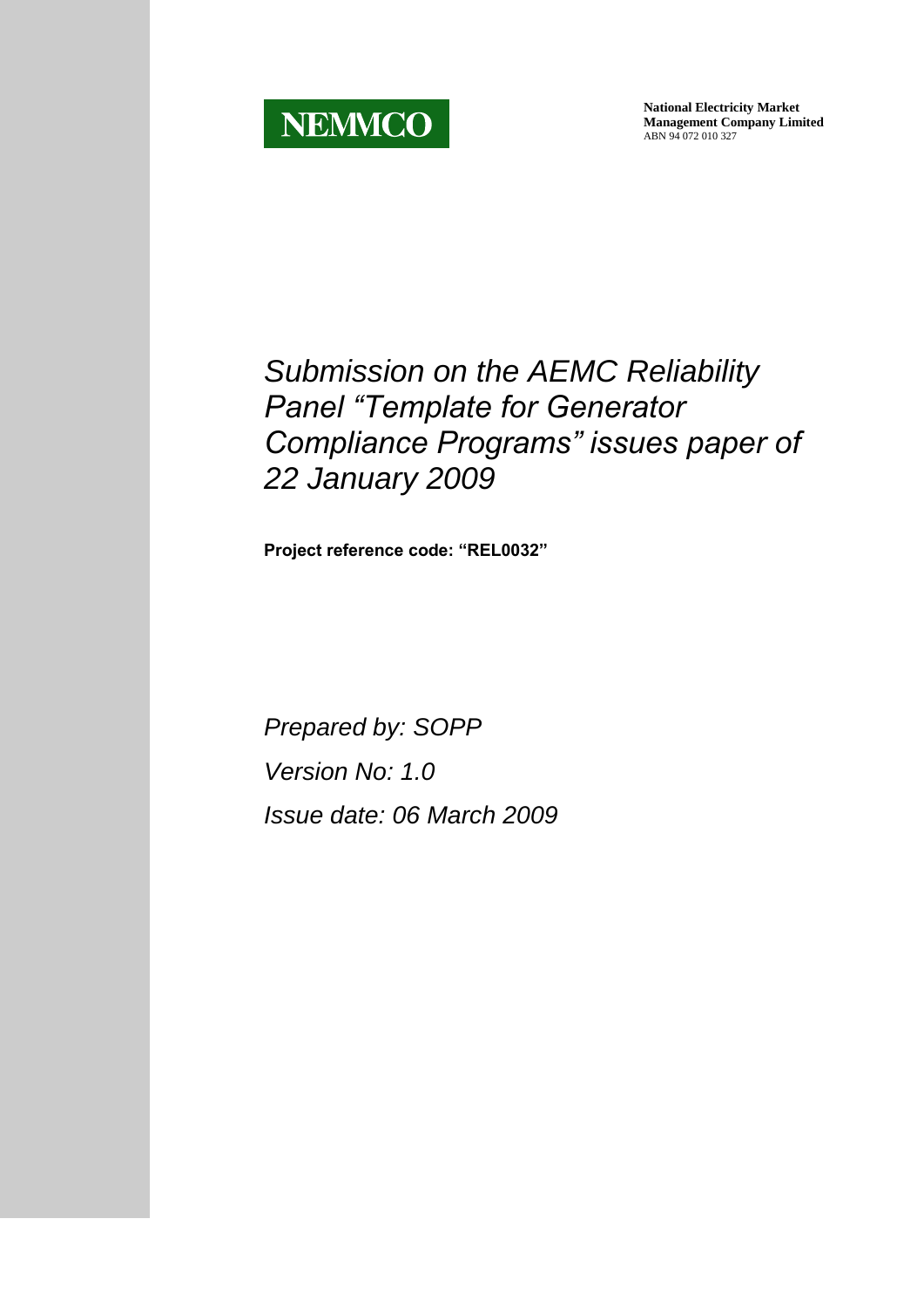## **Table of contents**

| $\mathbf 1$      |     |           |  |
|------------------|-----|-----------|--|
| $\mathbf{c}$     |     |           |  |
|                  | 2.1 |           |  |
|                  | 2.2 |           |  |
| 3                |     |           |  |
| $\boldsymbol{4}$ |     |           |  |
| 5                | .10 |           |  |
| 6                |     | <b>10</b> |  |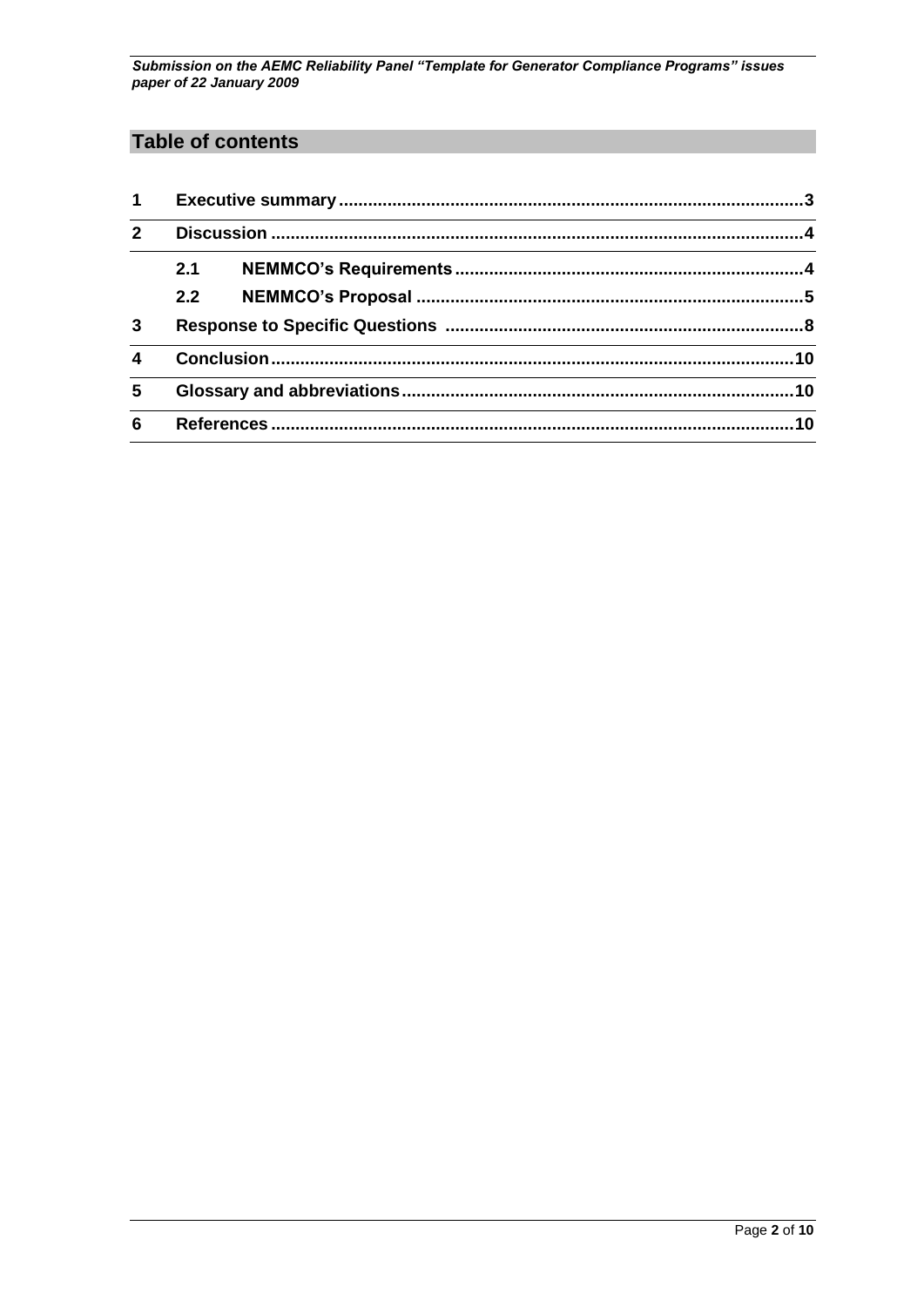### <span id="page-2-0"></span>**1 Executive summary**

While NEMMCO acknowledges that each Generator will have its own maintenance and asset management plans in place to ensure that its plant is run in the most effective and efficient manner, it also recognises that those plans are not necessarily set up with power system security, reliability and quality of supply as its main focus.

Rule 4.3.1 asserts NEMMCO's responsibility with regard to power system security.

For NEMMCO to be positive that power system security can be maintained at all times, it needs to have confidence that generators are capable of achieving the technical requirements as outlined in its registered performance standards.

A proper compliance program as is required to be instituted and maintained under Rule 4.15(b) is the first step to achieving that confidence. For this reason it is very important that the template, as suggested by the AEMC Reliability Panel "Template for Generator Compliance Programs" issues paper, is comprehensive yet simple. The template should be set up in such a way that it will give certainty to all parties involved that the resulting compliance program will satisfy all legal and technical requirements.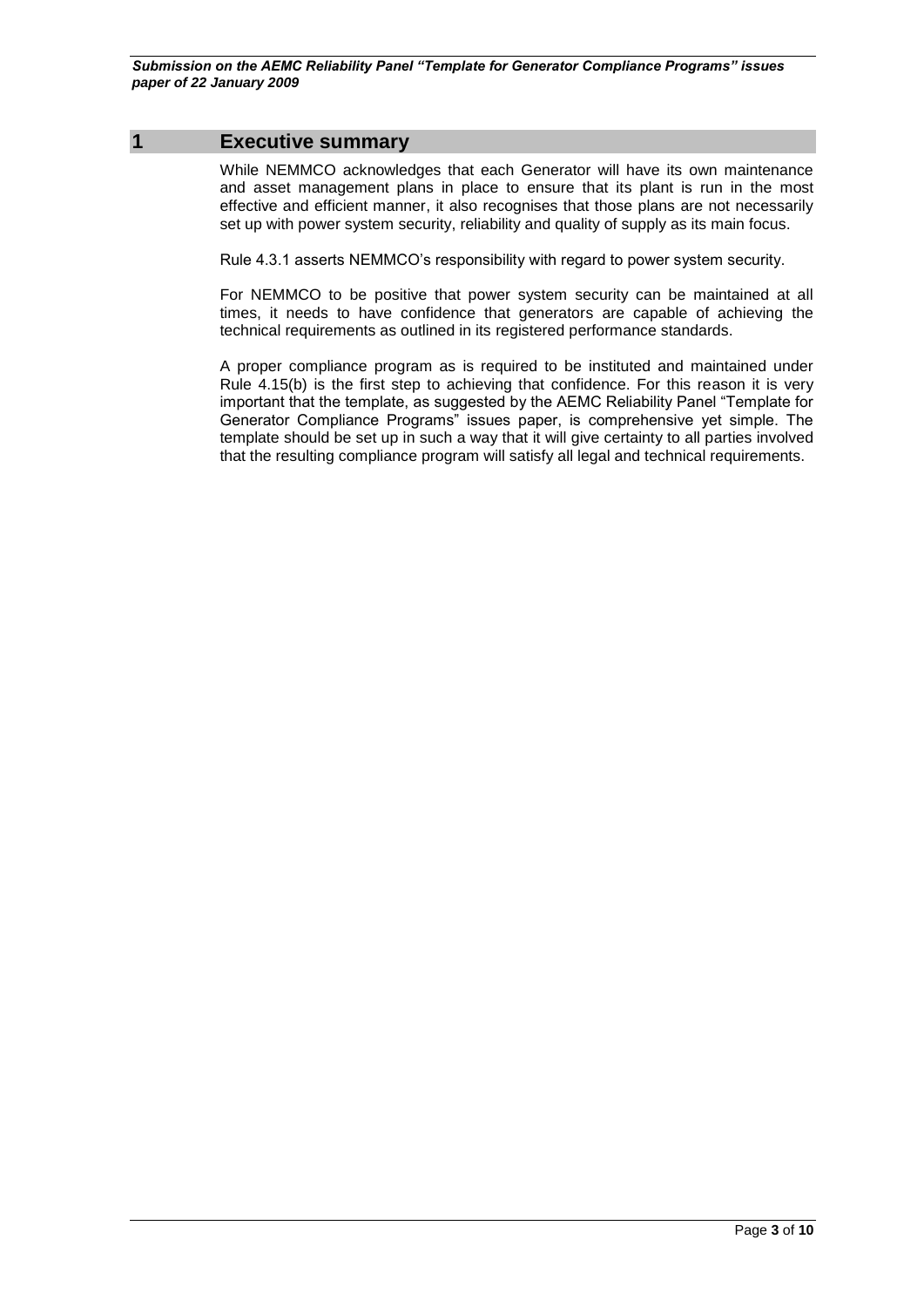## <span id="page-3-0"></span>**2 Discussion**

## <span id="page-3-1"></span>**2.1 NEMMCO's Requirements**

The intention of the compliance program template should be for internal and external parties to use to assess the generators ability to consistently meet regulatory requirements. For this to be the case, the following requirements need to be met:

- A compliance program, based on the template, must answer the following questions for each area in the performance standard:
	- o What action is to be performed? (what tests/monitoring need to be done to prove satisfactory operation?)
	- o Why is this necessary? (what requirement from performance standard is being proved?)
	- $\circ$  How will it be proved? (what constitutes a satisfactory outcome of the tests and how will unsatisfactory outcome be handled?)
	- o How often should the test/monitoring be done? (this could also vary between different ages and technologies)
	- o When will this be done? (what is the starting date of the cycle)
	- o Who needs to perform which test? (there should be no uncertainty with regard to which are the suitable tests/monitoring to be done for each type and age of technology)
- The compliance program template must be simple to use and monitor.
- The compliance program template must summarise "good electricity industry practice" and be based on "good electricity industry practice".
- The Rules do not require anyone to sign off on the compliance program any more, but simply that the program is consistent with the template for generator compliance programs under Rule 4.15(b)(1). The compliance program template thus needs to be comprehensive and provide best practice examples for various sets of technologies.
- The compliance program needs to be sustainable and give NEMMCO the assurance that all the relevant processes and systems are in place to ensure that performance standards will consistently be met.
- It is essential that the compliance monitoring program requirements are clearly described to enable quick confirmation that the generator has carried out the procedures as required. This would facilitate the investigation into any generator non-performance following an incident. A well defined procedure would provide information to the AER to decide on any compliance issues. This would also provide confidence to NEMMCO that risk to the system is contained.
- Existing agreed compliance programs must be easily modified to adapt to the template, where necessary.
- The template must allow room for and provide mechanisms that allow the programs to be improved by taking into account experience in monitoring and testing techniques and other innovation.
- The template must be structured in such a way as to ensure that compliance programs are established in a consistent manner.
- The compliance program template must allow for the difference in technology, age and size of the different power plants.
- The template should ensure that responsibility and accountability are clearly defined in the generator compliance program.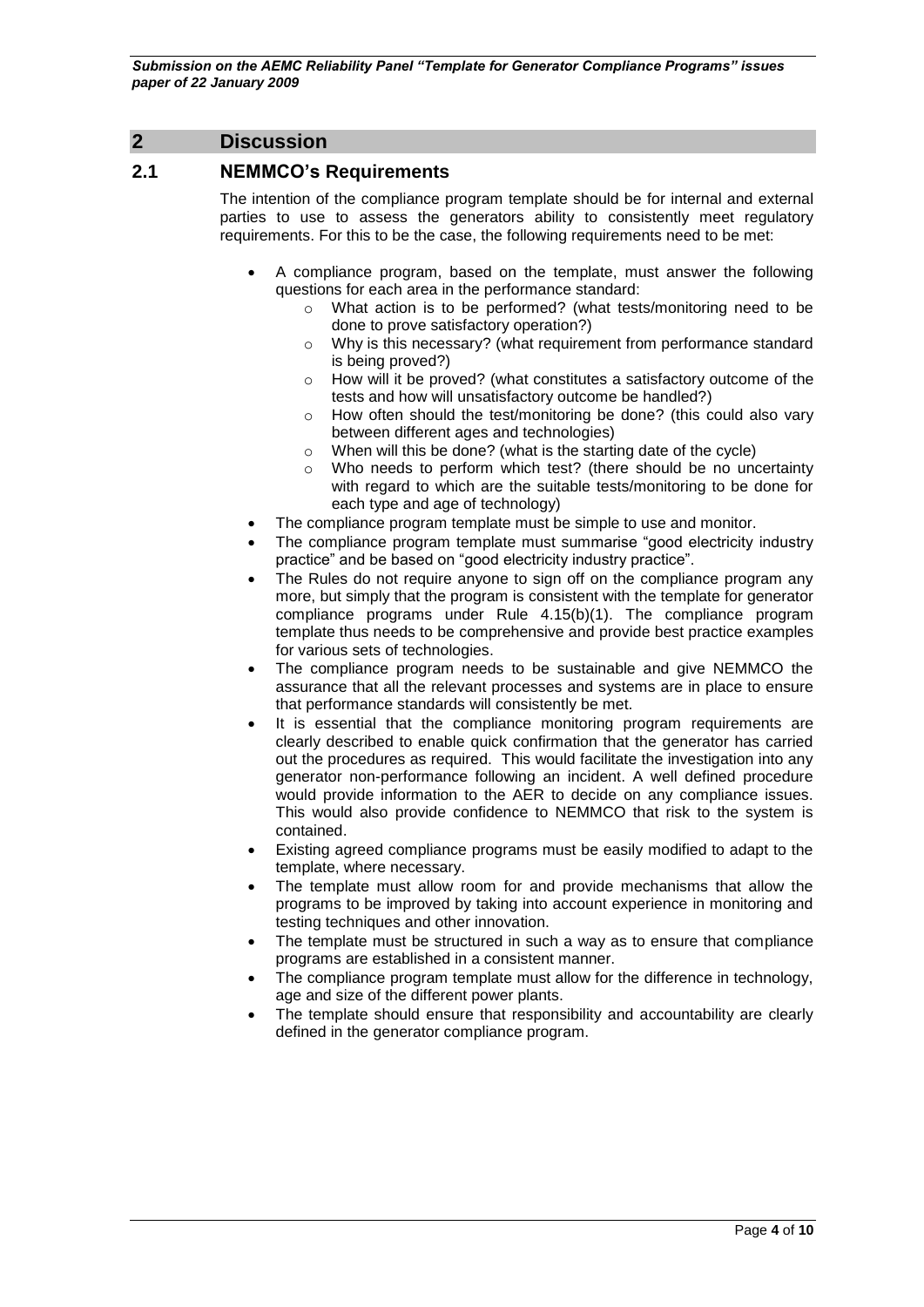## <span id="page-4-0"></span>**2.2 NEMMCO's Proposal**

There seems to be two conflicting schools of thought when considering the scope, content and format of the template for generator compliance programs that will meet all the requirements as stated above. On the one hand one has to recognise that this is a mature society where organisations should be trusted to know their own business and to operate within the framework of the Rules. This, together with the fact that there is such a variety of technology, size and age of plant on the network, leads to a suggestion that the template should be written in an open and less prescriptive fashion. Such a format is easily adaptable and implementable as generators would mostly only need to continue doing what they are already doing and would simply need to report on that.

On the other hand, one has to recognise that current practice is not necessarily set up with power system security as its main focus. Furthermore, one could state that if it was as simple as that, there really is no need for a template and the Rules should give adequate guidance as to what is required. This school of thought would suggest that the template takes the form of a set, prescriptive standard, stipulating to generators exactly which tests should be performed, how often and when.

This is a complex matter and should be treated as such. The only conclusion that one can come to is therefore that a multi faceted approach or combination of approaches must be the answer. Such an approach is shown in the figure below.



Figure 1: Generator Compliance Program Hierarchy

The figure indicates a tiered approach. Documentation to be put in place by the Reliability Panel is indicated on the right hand side of the triangle, while the documentation the generators will need to have in place in response to this is indicated to the left.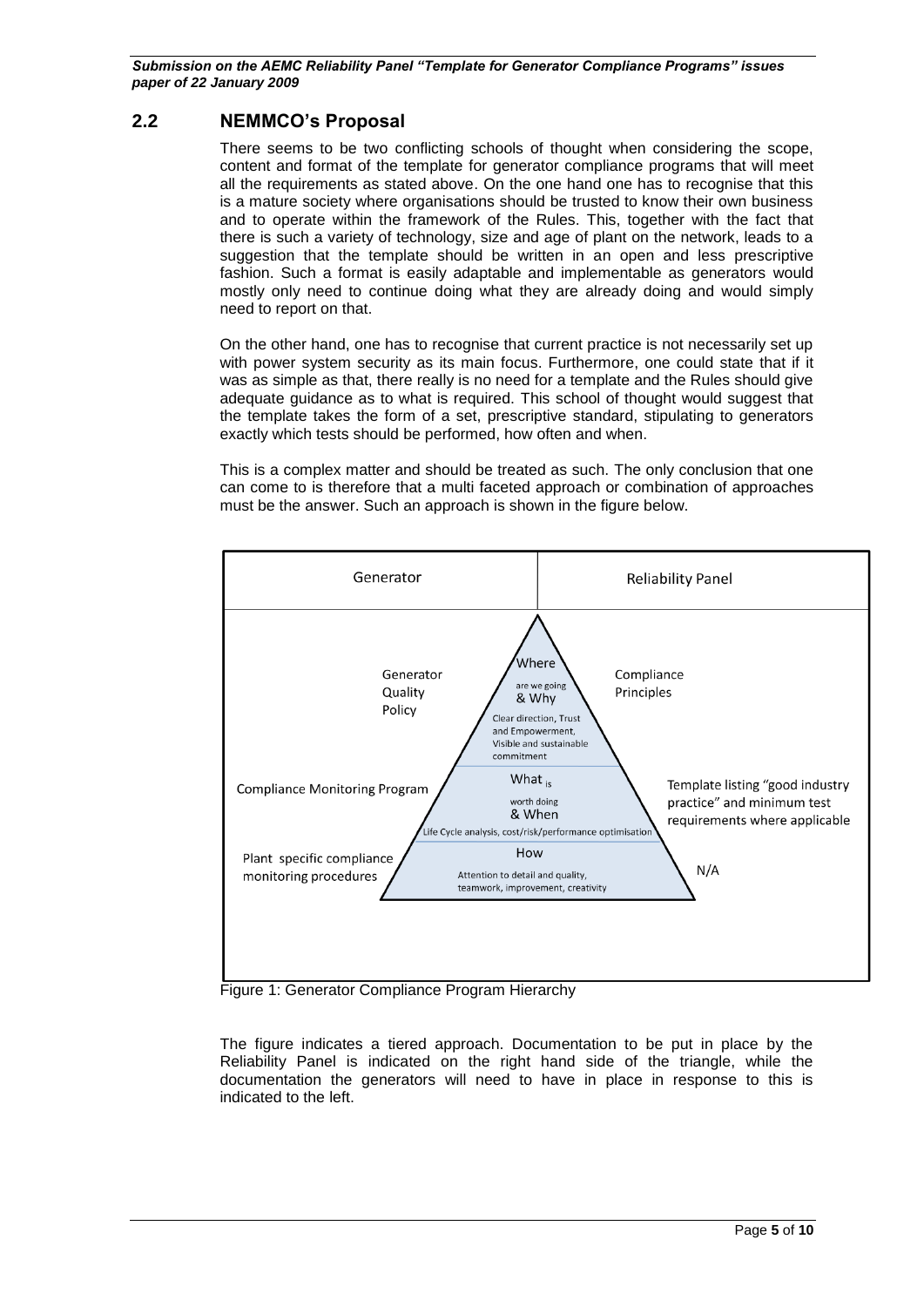The compliance principles that the panel now asks the generators to follow will be based on internationally recognised quality management system principles such as can be found in the ISO9000, 9001 and 9004 set of standards. This set of compliance principles will need to be followed in the establishment, implementation and maintenance of the Generator Compliance Program. The concept of the suitability of testing and monitoring regimes for each performance standard as per Rule 4.15(ca) is therefore taken to a higher level. Generators will have to show that their processes are well managed and that there are sufficient supporting systems in place with regards to resourcing for, execution and review of all the processes supporting the achievement of performance standard targets.

At the next level the Reliability Panel will be responsible for putting a more detailed template in place. This template will indicate which tests and monitoring techniques constitute good electricity industry practice for each performance standard area for different technologies.

At the top tier on the generator side there is a quality management policy that will have to show:

- the processes needed for the establishment, implementation and maintenance of the Generator Compliance Program
- the sequence and interaction of these processes,
- the determination of criteria and methods needed to ensure that both the operation and control of these processes are effective,
- the availability of resources and information necessary to support the operation and monitoring of these processes,
- that these processes are monitored, measured and analysed, and
- actions necessary to achieve planned results and continual improvement of these processes are implemented.

The resulting Generator Performance Standard Compliance Plan will then consist of a document detailing the systems and processes in place to ensure the generators ability to consistently meet regulatory requirements. The compliance program should stipulate how the processes are managed in terms of issues such as records and document control, handling of non-conformances and management review. The design and implementation of a generator's specific compliance program will be influenced by varying needs, particular technologies, the products provided, the processes employed and be manageable irrespective of the size and structure of the organisation. The plan should also include an assessment plan that stipulates the specified monitoring and test procedures including required frequency of testing.

At the bottom of the tier on the generator side there should be a set of compliance monitoring procedures for each test the compliance program prescribes. These will include step by step instructions including the following:

- input and output requirements (for example specifications, resources and records to be kept),
- activities within the processes,
- verification and validation of processes and products,
- analysis of the process including dependability,
- identification, assessment and mitigation of risk,
- corrective and preventive actions,
- opportunities and actions for process improvement, and
- control of changes to processes and products.

In this approach the AER would then only need to monitor the process and audit the quality management system as opposed to checking each and every plan and record. It would also ensure that there are appropriate and effective processes and procedures for monitoring compliance with performance standards and that breaches are rectified in a timely fashion. Risks to both the generator and power system would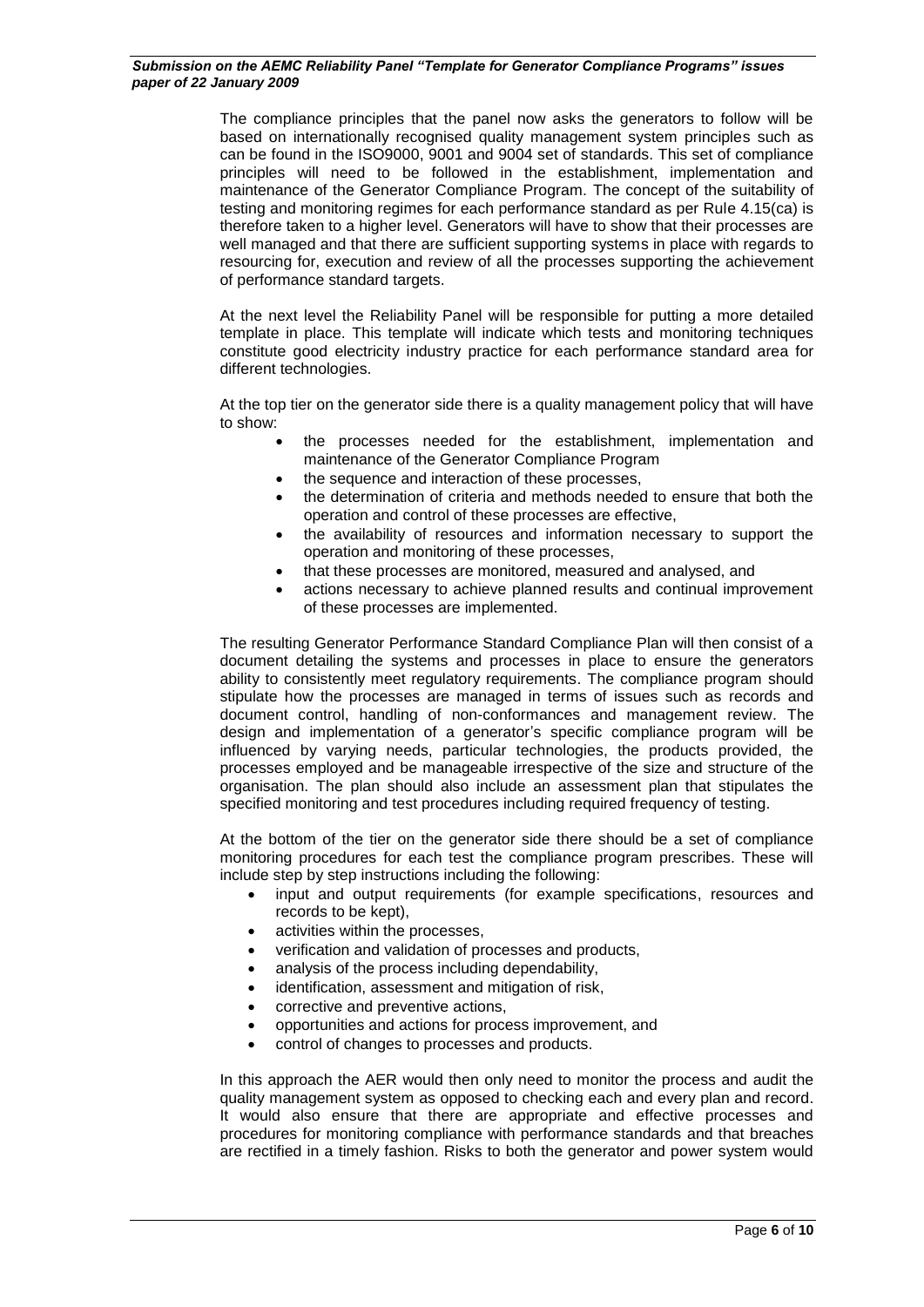be identified and mitigated. Compliance programs should be easily implementable, robust and sustainable. A total quality management approach, as described above, will provide a robust yet flexible framework for generators to work in and give confidence that, even during periods in between tests, agreed technical performance can be maintained.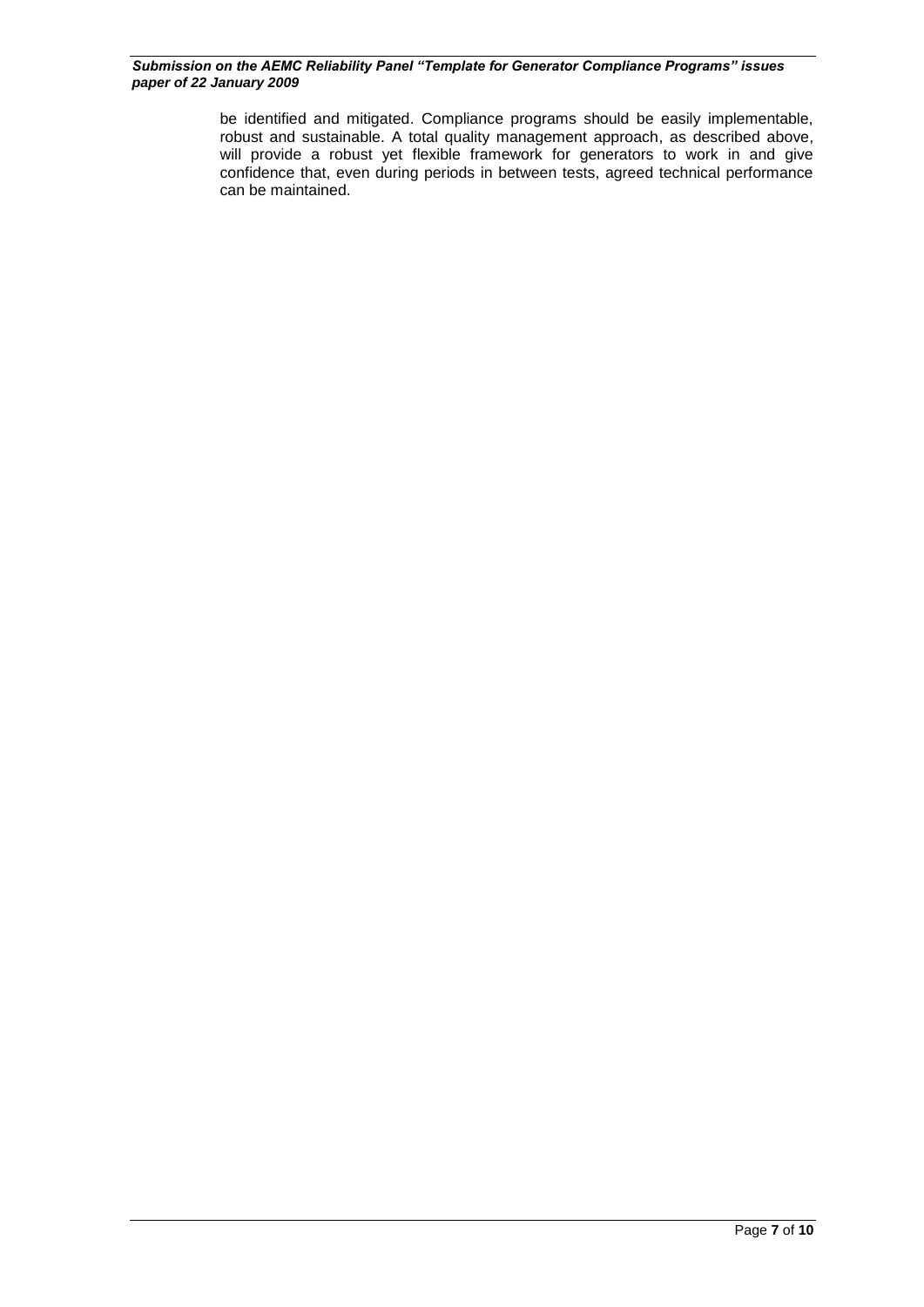## **3 Response to Specific Questions**

<span id="page-7-0"></span> *Are there benefits in adopting a set of compliance principles and what are these benefits in terms of meeting the Rules requirements for the template for generator compliance programs, and if so are the examples of compliance principles in Appendix A appropriate?*

NEMMCO does not see the advantage of having compliance principles as per the example in Appendix A of the issues document, as the Rules are clear enough in this regard. There are quite a few instances in the NGF document where NEMMCO does not agree, or only partially agrees, with the proposed principle.

NEMMCO's suggested approach, as outlined in Section 2.2 of this document, will provide generators with sufficient means to incorporate issues such as materiality, risk and controllability as they will have to show that they have taken these matters into consideration in the drawing up of their compliance program.

 *Are there benefits in adopting compliance program categories and, if so, what are these benefits in terms of meeting the requirements in the Rules for the template for generator compliance programs?*

It would be beneficial to adopt compliance program categories if generators find this helps clarify what is expected of them under each category or group. From NEMMCO's point of view consistency in the approach is important rather than the form of the template.

*Is it necessary to draft guidelines for template for generator compliance programs, if so, are the example guidelines in Appendix B appropriate?*

It is not necessary to draft guidelines for the template as these can be incorporated into the template itself and expanded to include accepted good practice tests and monitoring and minimum requirements.

 *What should be covered in the scope of the template for generator compliance programs, how should it be structured and what should it contain?*

The template should take the form as suggested in the NEMMCO example template, but also include a list of tests distinguishing between what is good practice for the various types of technology and age of plant.

- *How prescriptive should the template for generator compliance programs be for each performance standard e.g. should test methodologies be included?*
	- o *How should the variation in individual performance standards and versions of the Rules be handled?*
	- o *Whether the examples for developing the template for generator compliance programs in appendices A, B, C and D are appropriate to be incorporated into the Panel's template or what modifications should be considered?*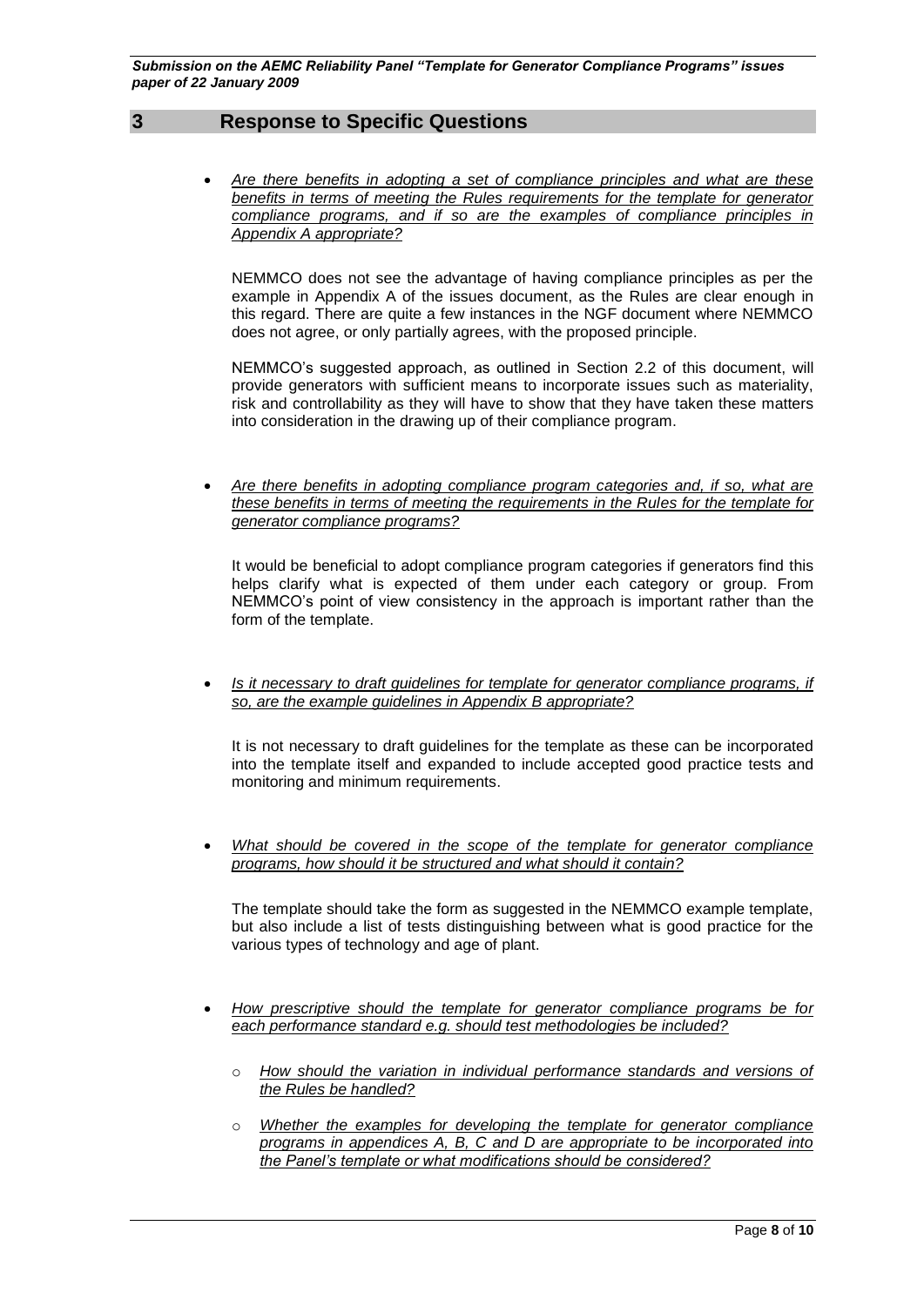A list of tests should be prescribed for the different technologies and age of plant, but the template does not need to go down to methodology level. Each generator will have to have a full set of procedures including methodology and step by step instructions in place as part of their quality management system. They will also have to keep sufficient records to show that they have complied with their own procedures and show how they handle non conformances. They will have to show that they trend performance and review their plan accordingly.

 *How can it be ensured that the template for generator compliance programs meets "good electricity practice" that would provide certainty for Generators as to what is required of their compliance programs? Stakeholders are invited to submit examples of existing compliance programs they consider would be appropriate in determining a best practice solution in formulating a template for generator compliance programs.*

A workgroup of industry experts should agree on tests and monitoring with regards to each performance standard area to be included in the template as an example and on those tests and monitoring that could reasonably be set as a minimum requirement. NEMMCO has submitted an example template for consideration.

 *Having regard to the current processes for implementing the template for generator compliance programs already set in the Rules, what other implementation and transition issues may need to be addressed and how would these be put into effect?*

The proposal in Section 2.2 of this document should make for an easy transition as current processes can be incorporated in such a system. The process of implementing the quality management system and a timeframe for compliance would have to be agreed on.

The treatment of compliance programs currently with NEMMCO or the TNSP's for comment and agreement must be clarified.

*Are there any other matters that should be considered important?*

NEMMCO would like to emphasise the importance of the change in the Rules that now no longer requires generator compliance programs to be agreed on by the TNSP or NEMMCO. It is important that whatever template is put in place will result in generator compliance programs that are easily monitored to ensure confidence that power system security is not put at risk.